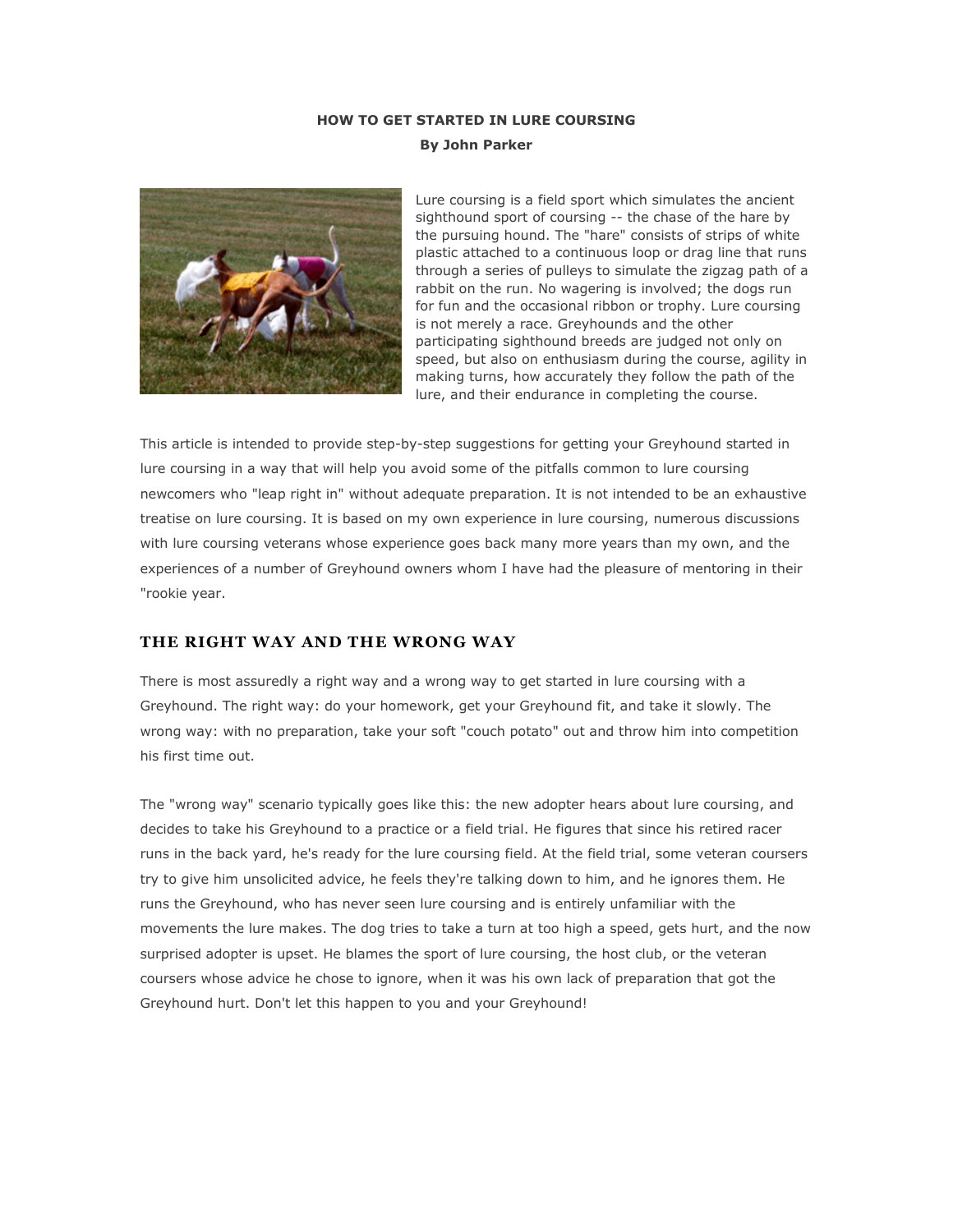### **ABOUT INJURY**

First, a word about injury potential is in order. As with any athletic activity, lure coursing does hold some risk of injury to your Greyhound. It involves all-out running that is both more intense and more exhilarating than any free running your Greyhound will do in the backyard. Letting your Greyhound try lure coursing is analogous to letting your child participate in youth sports. The fun comes with both risk and responsibility. It is your responsibility to know your dog's fitness level and to be attentive to his condition before and after he runs. To put the injury risk in perspective, a Greyhound free running in your back yard also runs the risk of injury, and if your yard has trees, rocks, holes, stumps, etc., the injury potential there may be greater than on the more controlled environment of a flat or gently rolling pasture that has been converted to a lure coursing field. Although you can't completely eliminate all risk of injury (in lure coursing or any other sporting endeavor), following the suggestions below can certainly help reduce that risk.

### **DO A BACKGROUND CHECK ON YOUR DOG**

If you think you might be interested in taking your Greyhound lure coursing, start by doing a little background research on him. Jot down his ear tattoo numbers, then call the National Greyhound Association or e-mail the [NGA](mailto:nga@ngagreyhounds.com) and ask them to give you your Greyhound's registered name, his certificate number and his volume number. (You will need this information later to get your Greyhound certified to participate in field trials.) Also ask the NGA folks to give you the name, address and telephone number of your dog's registered (former) owner.



Unless your adoption group advises against it, give the former owner a call. You'll no doubt have a lot of questions to ask him or her, but make sure you ask the following:

- What was your Greyhound's racing weight?
- Did your dog sustain any racing or other injuries during its career? If so, what were they?
- Was your Greyhound ever "ticketed" for interference or fighting?

If the former owner was not personally involved with the Greyhound, he may not have the information you request. If that's the case, ask him to give you the name and phone number of the racing kennel to which he leased the dog and the name of the trainer. Call the trainer and ask the above questions. If you are not able to read the tattoo numbers, or if the NGA doesn't have the requested information, don't despair. You can still enter your Greyhound in lure coursing trials using an Indefinite Listing Privilege (ILP) number obtainable from the American Kennel Club. To get an ILP number, call the AKC at 919-233-9767 and ask them to send you an ILP application. You can also download the form from the AKC Web site at [www.akc.org/pdfs/ilpform.pdf.](http://www.akc.org/pdfs/ilpform.pdf) The application form is quite self-explanatory.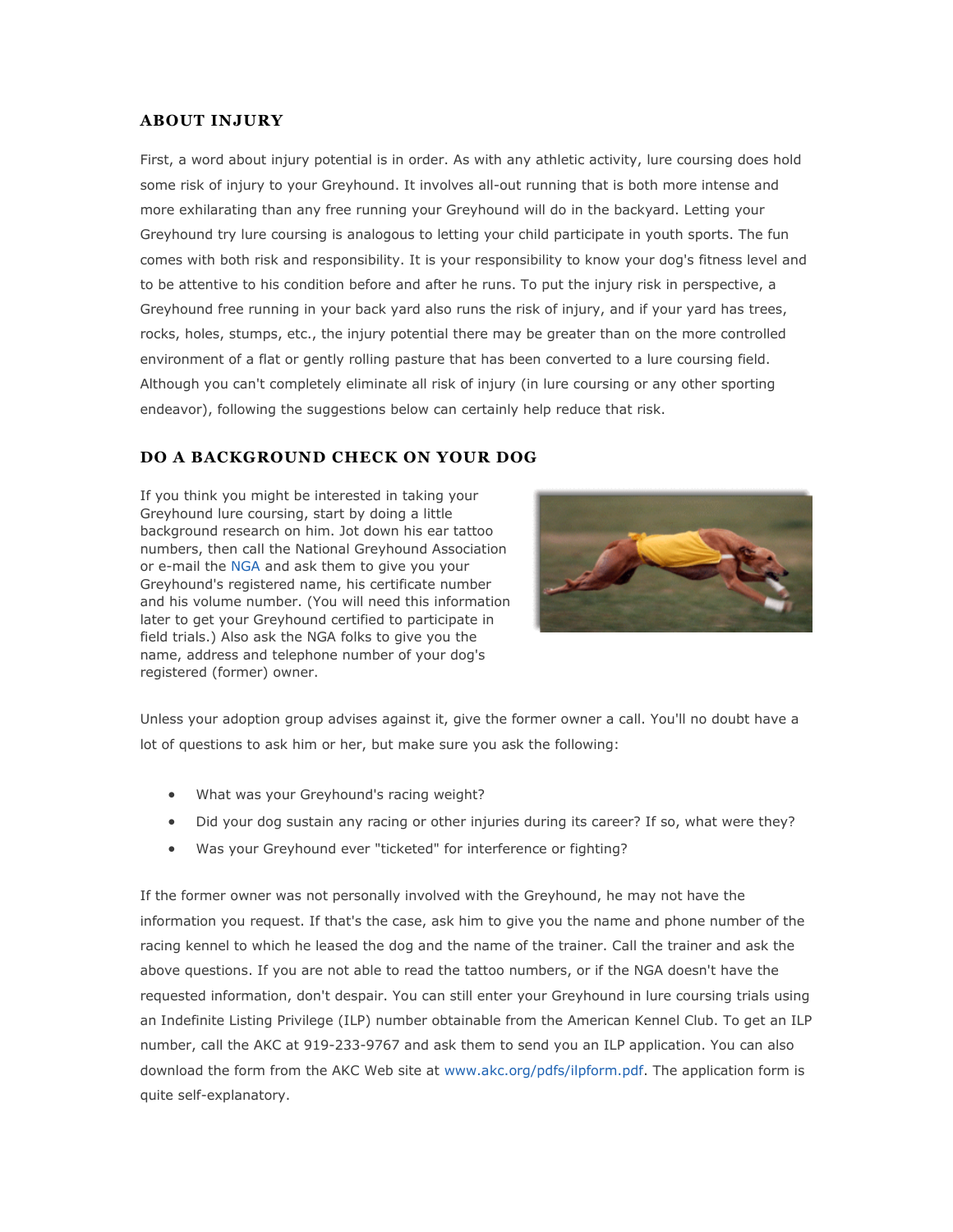

# **THE VET CHECK - A MUST**

Any injury history you learn about your Greyhound from its former owner or trainer should be discussed with your veterinarian. If you are unable to find out anything about your dog's history, a trip to the vet for a thorough physical examination is a good idea. Discuss your lure coursing plans with the vet, and ask him to determine whether your Greyhound has any musculoskeletal, cardiac, or pulmonary problems that make full-speed running inadvisable. While you're at the vet's office, weigh your Greyhound. Ideal lure coursing weight is no more than 5 pounds over racing weight. If you are unable to determine your dog's racing weight, take a good (and honest) look at him - you should be able to see the outline of at least the last two ribs. If you haven't been able to resist the urge to "fatten up that skinny Greyhound," it's time to put your friend on a diet and get that weight off! Running an overweight Greyhound (either at lure coursing or at play) puts undue strain on joints and muscles, and can cause injuries. Maintaining proper running weight will help make your Greyhound healthier and longer-lived, whether you go lure coursing or not. Next, take a look at those toenails. Overlong nails are the primary cause of toe injuries in the lure coursing Greyhound. Your Greyhound's nails should be kept trimmed short enough so that they don't touch the floor when the dog is standing on a hard surface. If you're timid about trimming nails, take your dog to a groomer for a pedicure. To avoid the risk of soreness or infection, don't trim nails within three or four days of a lure coursing run.

### **THE STATE OF CONDITIONING**



With your Greyhound at or near his ideal weight and his nails trimmed, you're ready to assess the state of his conditioning. How much running--to the point of reaching that fully extended double suspension gallop does he do each week? If the answer is less than two or three times per week, some additional conditioning is advisable. Ideally, conditioning should take the form of roadwork alongside a country road, running on lead behind a bicycle or vehicle. But let's face it - that's unrealistic for the majority of Greyhound owners living in an urban or suburban environment. If your own residence doesn't have suitable running space, take your Greyhound to a fenced athletic field, a park, or a friend's yard and throw a ball or Frisbee (or whatever else he'll chase), starting with ten to fifteen minute sessions and building up to twenty-five to thirty minute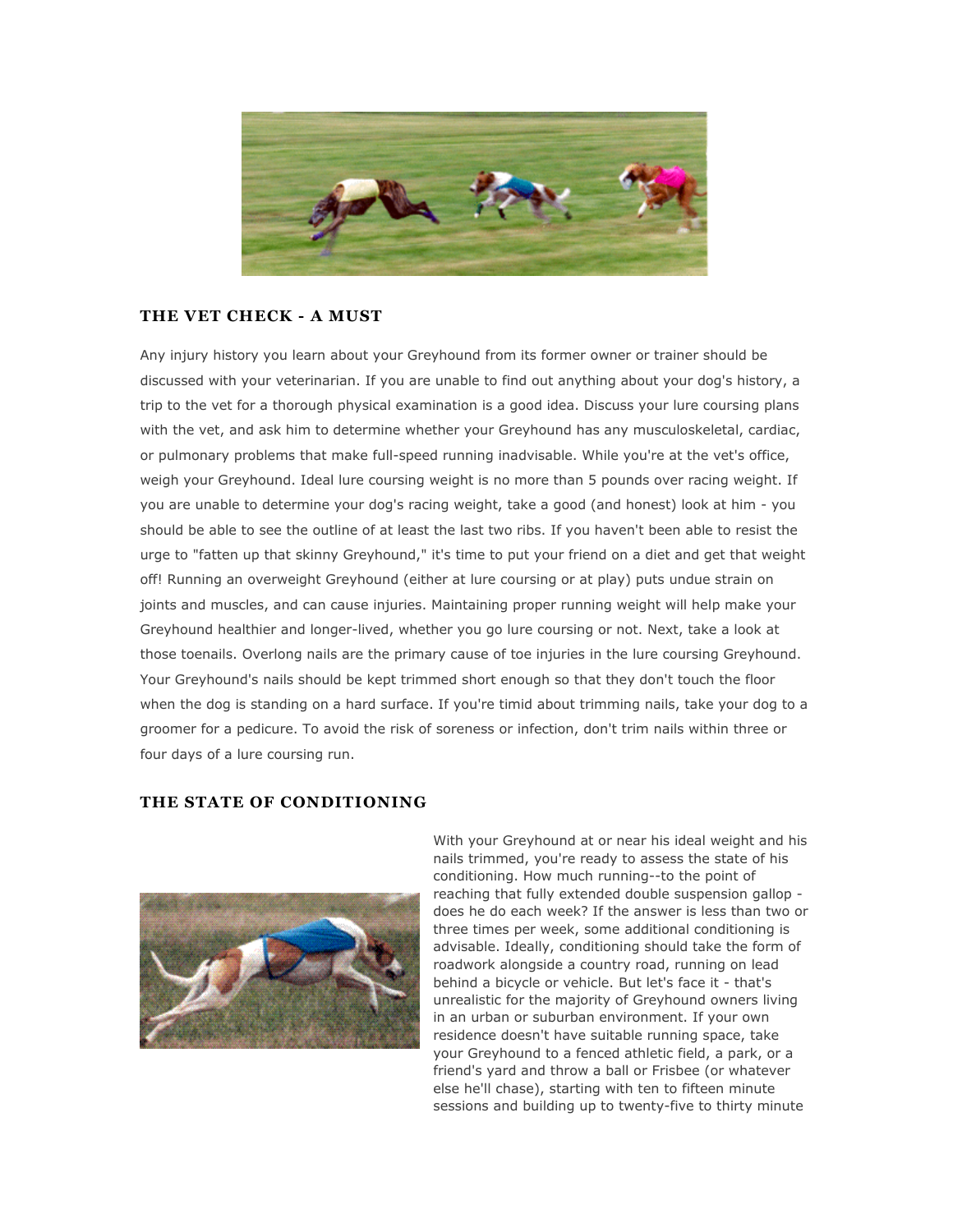sessions. Take frequent breaks to let the dog's breathing slow down, and so that the dog won't get bored with the chase play.

#### **LET HIM WATCH!**

While your Greyhound is getting in shape, take him to a practice or a field trial and let him watch. Former racers, by virtue of their track training and racing career, are used to chasing a lure that does not make sharp turns, and consequently they may not be accustomed to slowing down enough before they make a turn. Taking a turn at full speed may be asking more of a toe joint or foot bone than it was designed to take.

I have become convinced that by our letting them watch, former racers can learn that the movement of the lure is not like the lure on a track, and they will go onto the lure coursing field better prepared for the game. Let your Greyhound watch at least one field trial, both the preliminary and the final runs of Greyhounds. Letting him watch at a second field trial is even better. You can have him watch the runs of other breeds, but make sure you get him out of sight of the lure for periods of rest at a field trial, as you do not want him excited and barking at the lure all day.

Once your Greyhound has watched, and is in shape to run, it's time to run him alone, either in the Singles stake of the regular trial or in practice at the conclusion of the trial. To find out about lure coursing trials in your area, go to the National Lure Coursing Club's Web site at [www.nationalcoursing.com](http://www.nationalcoursing.com/) or the American Sighthound Field Association's (ASFA) Web site at [www.asfa.org,](http://www.asfa.org/) or ask your adoption group to refer you to a local lure coursing club or an adopter who has become active in lure coursing.

Letting your Greyhound run alone enables the lure operator to run the lure just for him and to give the lure long leads so that your hound won't be "surprised" by a sudden quick turn of the lure and try to take that turn at top speed. Always tell the lure operator that you are practicing a new Greyhound, and ask him to keep the lure well ahead of the dog.

For those runs alone, I prefer the Singles stake over practice. In the Singles stake, your Greyhound will run alone twice during the trial, will be scored by the judges, and will be eligible to win ribbons, but cannot run with other dogs for Best of Breed or Best in Field.

Some contend that the Singles stake is "just expensive practice" because the typical entry fee for Singles is \$15 as opposed to the usual \$2 to \$5 that most clubs charge for practice, but I disagree entirely. Running your Greyhound in the Singles stake will assure him two runs, as opposed to the one practice run at the end of the day, when many hounds may be waiting to run while daylight is fleeting. It will also help you get accustomed to knowing when and how to get your Greyhound ready for his course and to understanding the information on score sheets.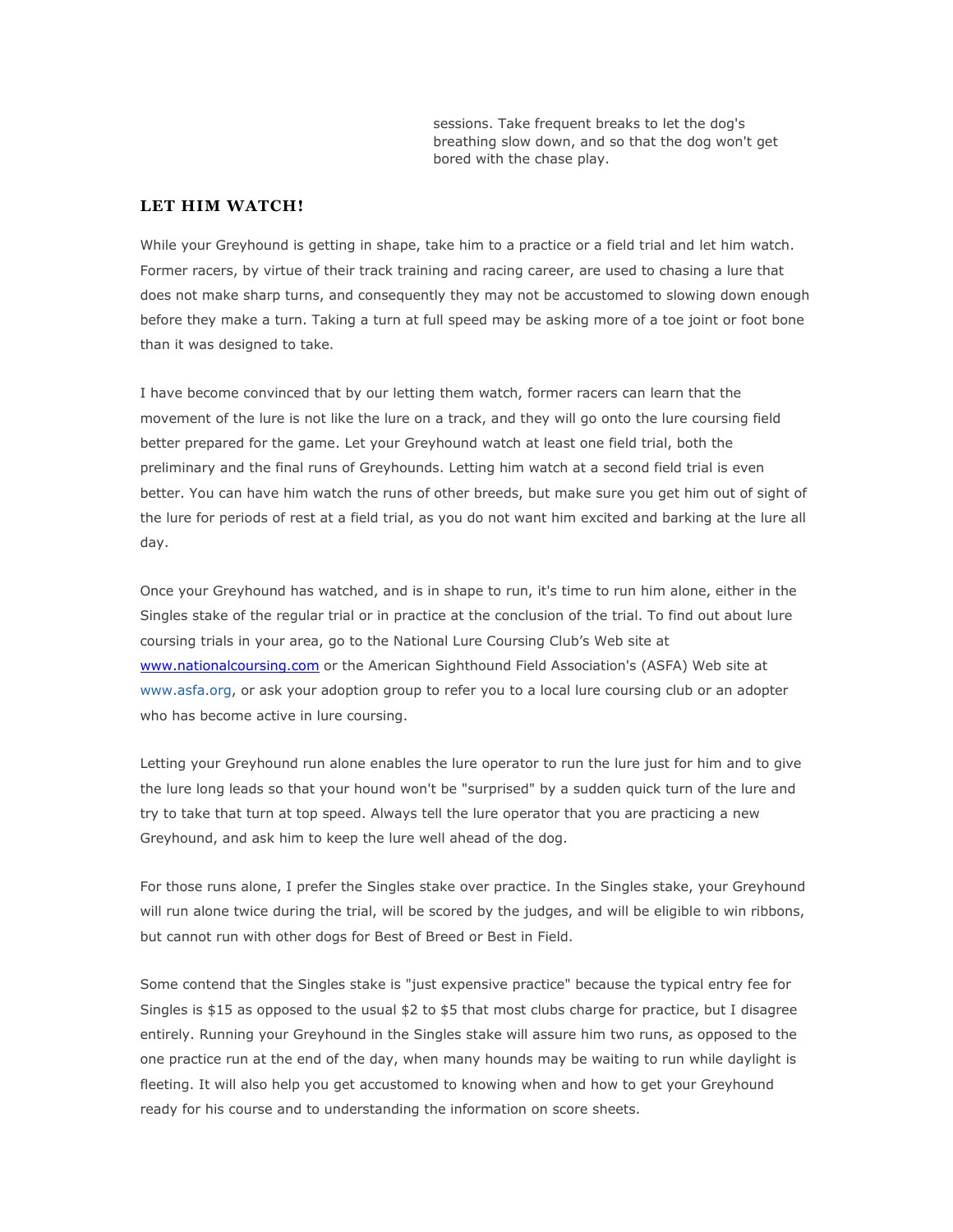# **THE FIRST FIELD TRIAL**

When you have selected the field trial you want to attend to let your Greyhound watch, try to commit the day so that you can see roll call, inspection, and the preliminary and final runs. What to bring to that first field trial? At a minimum, a folding chair for yourself, and drinking water and a water bowl for the Greyhound. If you have a crate and can get it in your vehicle, bring it - it's a great place for your Greyhound to rest and relax out of sight of the lure, and that will be a nice break for you as well. (Don't leave a Greyhound unattended and uncrated in a vehicle even at a cool weather field trial - the damage a lureexcited Greyhound can inflict on the interior of a car is a wonder to behold!) In warm weather, it's a good idea to bring your own shade in the form of an inexpensive picnic canopy, as some fields have limited shade.



If your Greyhound has its dew claws (the nails about a third of the way up the foreleg), go to a pet supply store and buy some "Vetrap." This is a bandaging material that is excellent for covering the dewclaws to keep them from getting caught in the lure line. It can also provide some minimal protection of the legs from cuts or abrasions by the line if continuous loop lure (as opposed to drag lure) is used by your local club. Before your Greyhound runs his first course, ask a lure coursing veteran at the trial to show you how to wrap the dewclaws. The wrapping should be done shortly before the run, and cut off shortly after.

Your Greyhound should be fed about one half or less of his normal morning ration early on the morning of a lure coursing event to avoid the risk of gastric torsion, commonly known as "bloat." He should not be fed for several hours after his runs.

When you arrive at the field trial, and after the trial is underway, locate the field trial chairman and introduce yourself as a "new Greyhound person" who wants to learn more about lure coursing. Ask him about getting on his club's mailing list for the trial programs (known as premium lists"), and request that he introduce you to a veteran Greyhound courser who likes to help new people get started. (There are plenty of people like that at field trials - it's one of lure coursing's finest traditions.)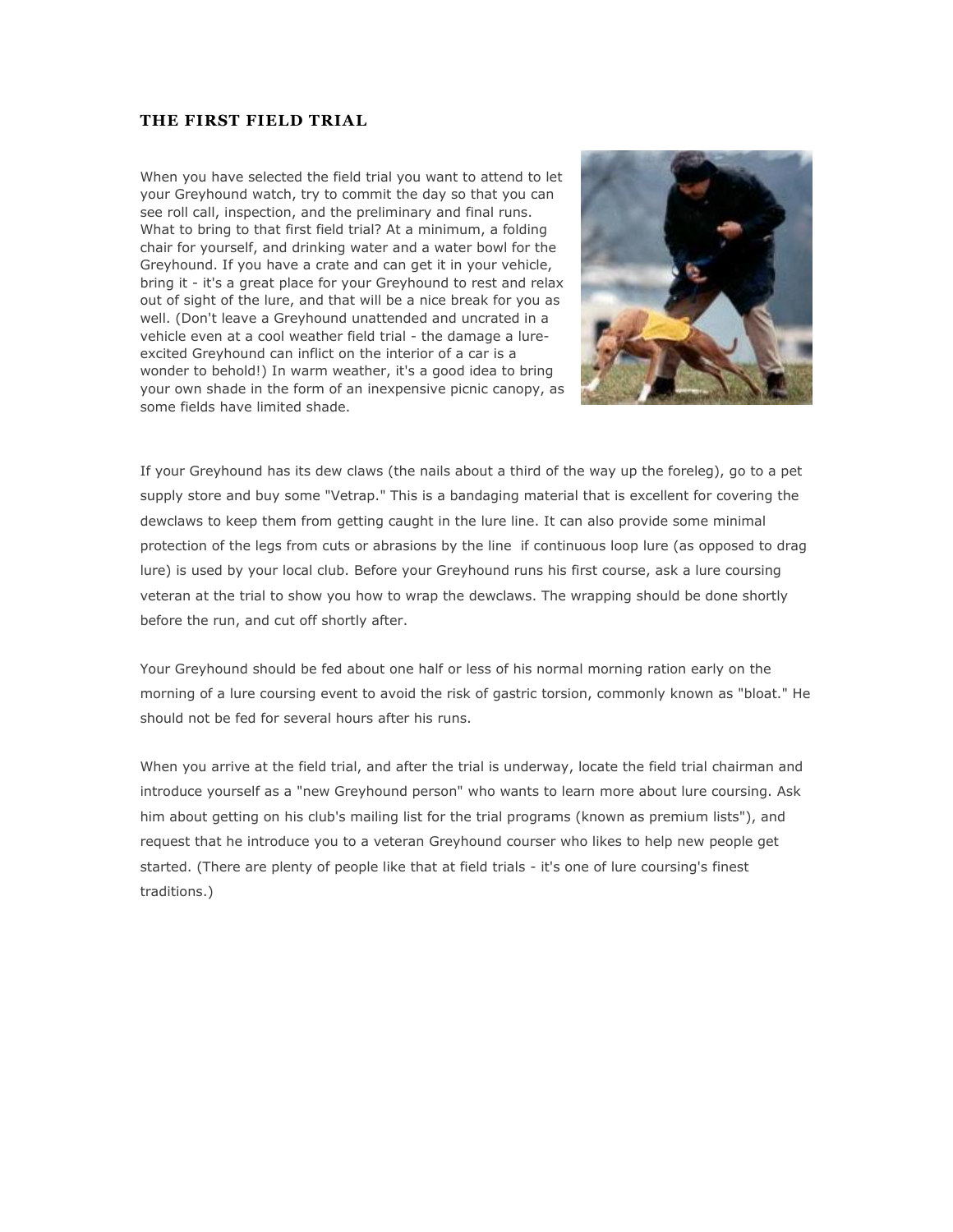#### **THE FIRST RUN**



When it's time for your Greyhound's first run, ask this lure coursing veteran to get you set up with a sliplead (lure coursing clubs usually have "loaner" slipleads and lure coursing blankets), and to show you how to use it. Also, ask him to explain release and retrieval procedures.

When the lure is moving during the other dogs' runs, make sure that you have a good hold on your Greyhound - don't let him out the full length of the lead, as a lure-excited Greyhound can most assuredly back out of even a martingale collar at that distance. If he does get away from you during a run, call out "Loose dog!!" in a loud voice to alert the lure operator that he should stop the lure to avoid a mid-field collision. By tradition, most clubs impose a \$5 fine on the owner of a loose hound, but the embarrassment is always worse than the fine!

When your Greyhound is called up for his course, don't hesitate to ask the Huntmaster (the starter) for help with the sliplead or release procedures. If your dog won't run when the "Tally ho!" is called, don't despair - just run along with him and encourage him for the first few yards. More often than not, that will help "push the button," and your Greyhound will take off, confident that "it's okay to chase the bunny."

### **AFTER THE RUN**

After the run, take the dog for a cool down walk for ten to fifteen minutes. This will help prevent muscle cramping and will give you a chance to observe any change of gait and do a "once over" inspection of feet and legs. If it's a warm day, wet the Greyhound down, particularly the chest, inner thighs, and feet. (It's also a good idea to wet him down before the run.) Wait until his breathing has slowed down somewhat before allowing him to drink water, and make sure he has plenty of fresh water thereafter. Cut the wraps off his legs.

#### **GETTING CERTIFIED**

If you and your Greyhound have enjoyed lure coursing so far, you're ready to get him certified to run with other Greyhounds in regular field trials. "Certification" means that a licensed lure coursing judge has watched him run with another Greyhound over a course of at least 500 yards, and that he both completed the course and did not interfere with the other dog. If the former owner or trainer of your Greyhound told you that he was "ticketed" for interference at the track, don't give up on ever lure coursing him - that doesn't necessarily mean that he will interfere on the lure coursing